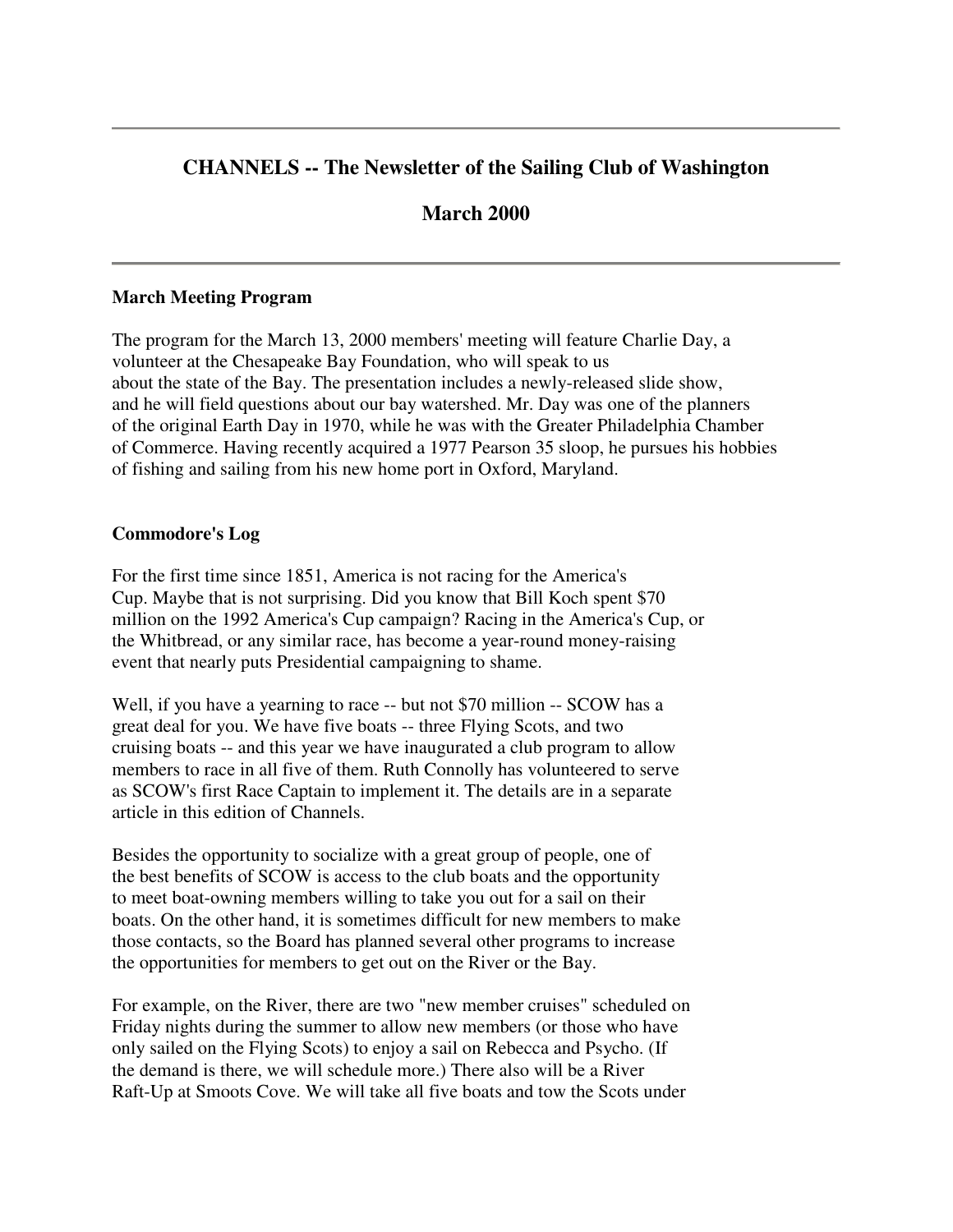the Wilson Bridge to allow members to sail in an area of the River where the Scots usually cannot go. Of course, those with their own boats are invited to come along. And, at least one Social Sail will be designated as "River Fleet Night" -- a night when instead of sailing the Flying Scots, those members like me who keep boats at the Marina or on the Potomac can take members out for a sail. In addition, as you will see from his article, Bay Director Mike Geissinger has an active set of Bay activities planned to allow the members the chance to experience sailing in an environment where, unlike the river, you don 't have to tack every few minutes.

OK, now it is time for the shameless plug and the plea. (You knew I was leading up to something, didn't you?) The plug is that it is "Re-Up Time." Renew yourself and tell a friend! Come to the Re-Up brunch and renew your membership there, or do it by mail. Mail is OK, but the brunch is a better idea because not only can you socialize, but you can eat something to restore the energy consumed by writing that check. And, besides, if there is one thing this club stands for besides sailing, it is eating!

The plea is for you to volunteer just a bit of your time this year to help the Board make the year a success. In your renewal package there is a list of the various Board committees and the work that they do. The Board will be at the Re-Up brunch signing up volunteers, but I must warn you that we also have been carefully studying the techniques used by British Navy press gangs to fill out ship crews in the eighteenth century. Please do not make us kidnap you in the dead of night from the Marina bar -- volunteer!

## **Marina Dredging Update**

The dredging at the Marina is now complete. There is a chart taped to the window at the Marina chandlery showing the new channel. It is visible from outside. There are some significant differences from the old channel - for example, the dredged channel passes between the sunken barge and the shore line. Note that the channel markers have not yet been moved to reflect the new channel and that there is not currently an obstruction marker at the barge. If you sail a boat with any draft out onto the river, you will want to study the chart before setting sail.

#### **Hexagon Live Theater and Satire**

As in many past years, SCOW members have gotten a small block of tickets to the HEXAGON revue for Thursday, March 23, 2000 at the Duke Ellington School of the Arts, 3500 R St. N.W. Hexagon is a musical, satirical revue of politics and other memorable events in Washington. The proceeds benefit a different local charity each year, and occasionally a Washington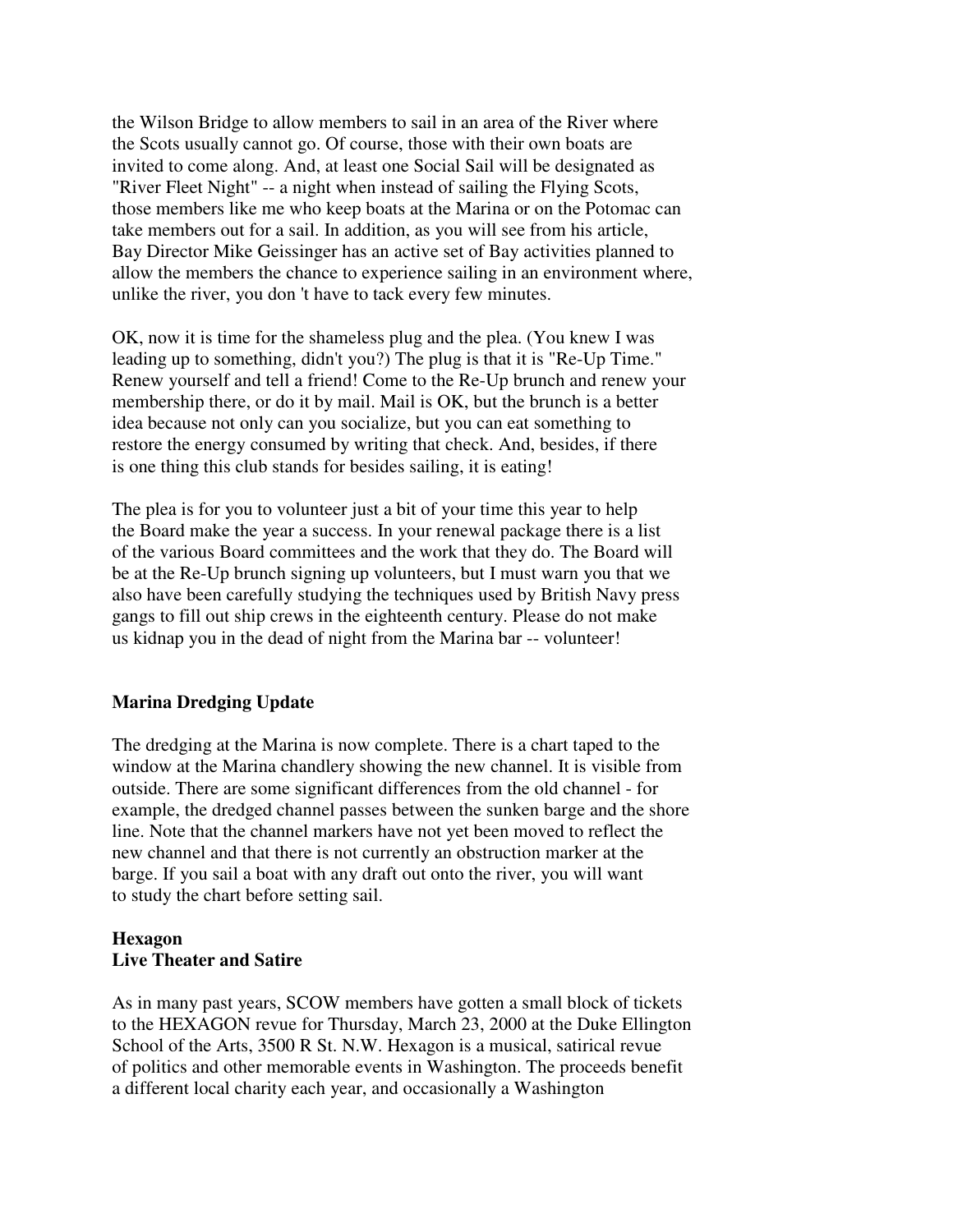political notable or two will make a cameo appearance on stage. The ticket price is only \$15.00. If interested, please call Sharon Schoumacher at(703)522-9014 to confirm your ticket.

## **Help Wanted**

**Channels Editor -** Larry Gemoets has done a great job for a long while as editor but would like to turn it over to a new person. If you have been envious of Rupert Murdoch, this could be the first step to your own media empire. Contact Commodore Jay Weitzel.

**Post Office Buddy -** SCOW has a postal box at the Ben Franklin Station D.C. Post Office, next to the Federal Triangle Metro Station and we need a volunteer to pick up our mail weekly. If you live or work in DC, this is an easy way to help your club. Contact Secretary Amy Plett.

**Trainers for the Basic Sailing Classes -** If interested, please contact Training Director Heather Spurlock.

**Female Racers/Sailors -** if you are interested in racing, the West River Sailing Club is trying to bolster their women's racing program. They race 470's and larger boats. Contact Training Director Heather Spurlock.

**Monthly Meeting Speakers -** Have you seen a topic or a speaker that you think would be of interest for our monthly membership meetings? Or, even better, maybe you have personally sailed to some exotic location, took some great pictures along the way and would like to share them (along with an interesting narrative) with SCOW! Contact Commodore Jay Weitzel or Vice Commodore Joe DePoorter.

## **SCOW Says Thanks**

to Andrew Scott of Scott Sailmakers (410/268-2268) in Annapolis, MD for speaking at the SCOW February membership meeting on sail design and sail trim; and Former Commodore Thom Unger, for helping to update the SCOW web site (www.scow.org) with this year's information and schedules. If you know of someone who should be thanked for a special contribution to the club, contact Commodore Jay Weitzel.

## **Training Heather Spurlock**

Spring is here! (well almost) It is time for training to begin. Please contact me if you are interested in any of the classes that are being offered. We will be accepting sign-ups and checks at the Re-Up Brunch on March 12. If there is a subject you are interested in but you don't see it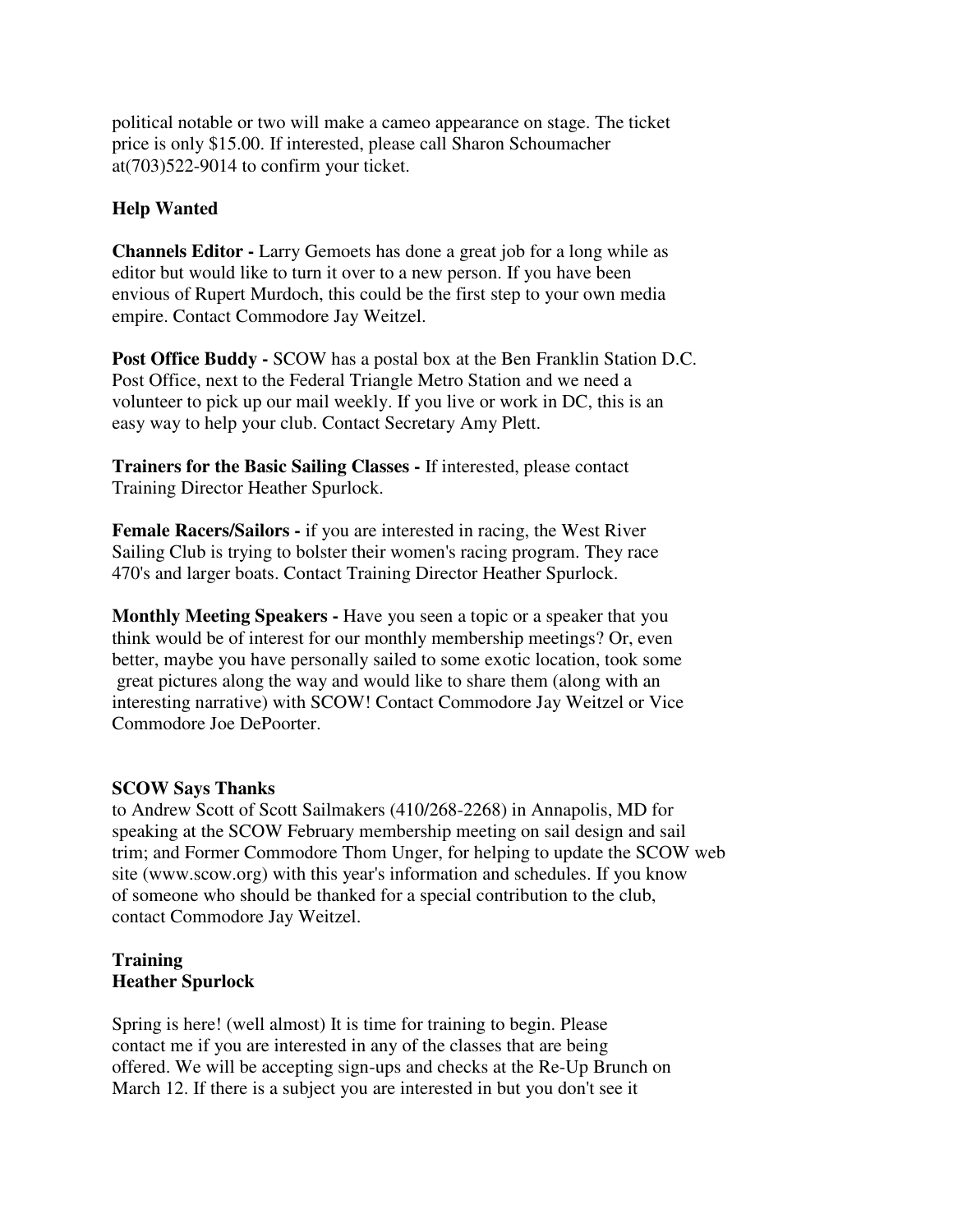on our schedule, please contact me.

We are looking for a few club members to serve as trainers this year. Please contact me if you are interested. It doesn't take a hotshot sailor to be a trainer just someone who is willing to share their knowledge and love of sailing. We will be having a "Train the Trainers " day on April 15. You can reach me at training@scow.org or (410) 990-0944.

### **Outside Training Opportunities**

There is always something going on! So it goes for training opportunities in our area. I would like to encourage our club members, if they are interested, to take part in some of these great opportunities. There will be a Safety At Sea Seminar at the Naval Academy on March 25 & 26. In the past, this has been a really informative and excellent seminar. I have heard that it also lowers the entry fee for the Governors Cup. I have also heard that CBYRA is planning another crew seminar. I attended last year and this was an excellent way to get ready for the coming season. This is open to anyone who wishes to sign up and there is a fee that also includes an associate membership in CBYRA. I will forward details as soon as I get them. Some web sites that list training opportunities are: www. cbyra.org and www. spinsheet.com. Also check the local Boat US and West Marine stores for any seminars they might offer.

#### **Maintenance Jason Stevens**

Our Spring Maintenance Day will be held Saturday, April 8th at 9:00AM at the marina. We will be working on the Flying Scots and on the cruising boats to get them ready for the upcoming season. All members are welcome and encouraged to attend, no experience required. This is a great way not just to donate some time to the club but to learn more about the boats we sail on. Food and refreshments will be provided. If you have any questions please contact Jason Stevens at 703-628-6618.

In other news, we've been working to repair the leaky windows on Rebecca, our Catalina 25. This hasn't been an easy task due to the difficulty in getting replacement gaskets for windows this old. After some experimentation, it looks like a good cleaning of the existing gaskets, frames and windows along with a liberal helping of silicone will do the trick. Many thanks to Monica Maynard, Tom LeBrun, Stuart Ullman, Barb Ullman and Bill Bernhards for the work they put into this!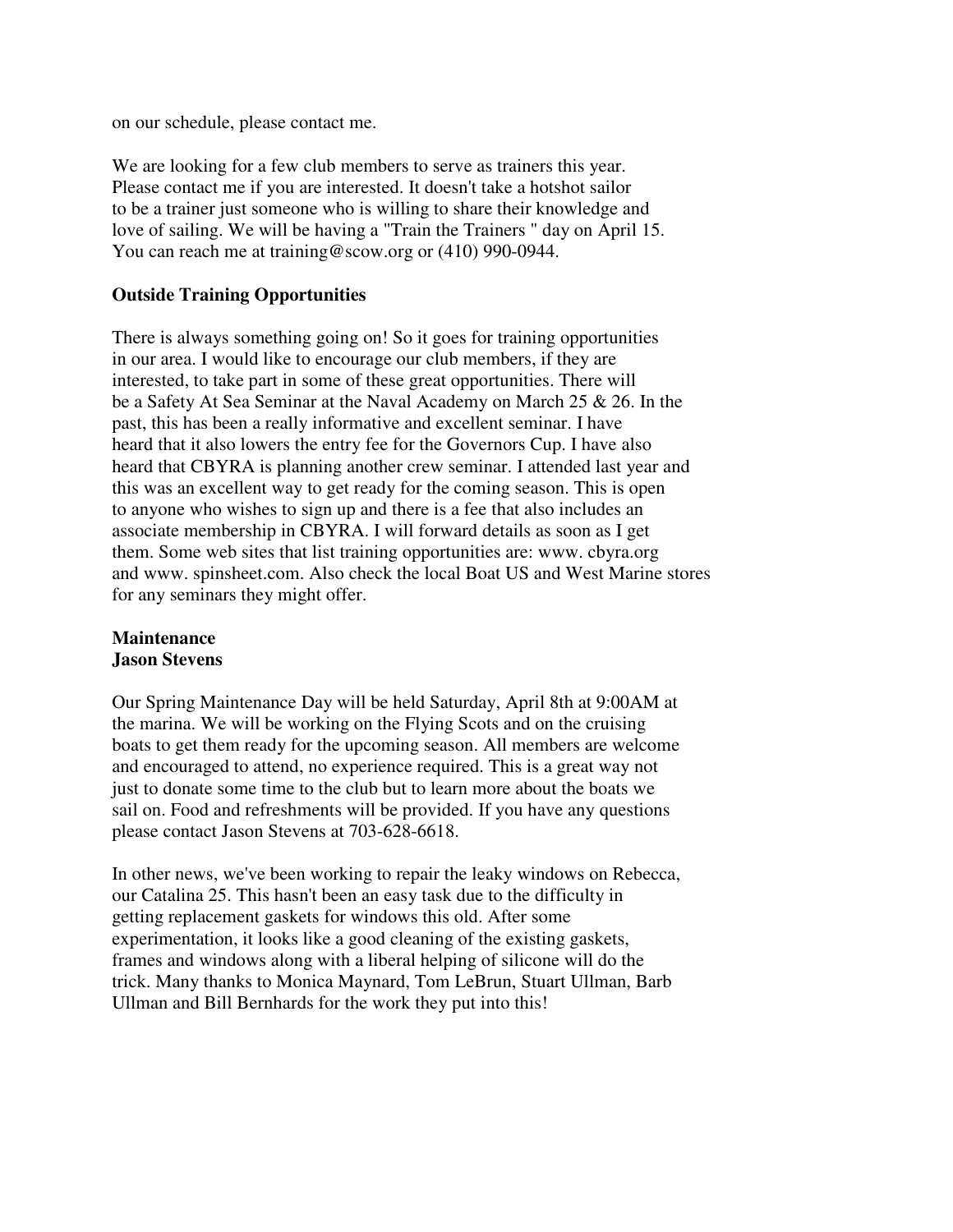### **Bay Activities Mike Geissinger**

Gearing up are the operative words for the sailing season. Recent warming temps have the reclusive tars struggling to throw off the winter shrouds, or shawls depending on age. Bay activities are progressing to the first scheduled event.

The weekend of April 22nd and 23rd will be the first Photo Raft-Up. Boats will assemble in the Rhode River (Lat 38 53', Lon 76 32') near Galesville, MD and sail past Seanchai, that wonderful 50 foot Gulfstar owned by Capt. Pat Derry. Your intrepid Bay Activities Coordinator will be perched on the mast to record your vessel and crew on film as you pass. We will make  $8x10$  color prints available at cost to you following the event, around \$15.00 each. Now you can't beat that for an incentive.

There is an opportunity for members in the trailer fleet from the Marina and other points to be involved. Blue Water (1024 Carrs Wharf Road) , Holiday Point (3774 Beach Drive Blvd. ), Rhode River (3932 Germantown Road ), and Cadle Creek Marinas (4159 Cadle Creek Road ) have boat ramps. There is also a ramp at Contees Wharf on Contees Wharf Road in Edgewater, MD. Now you can run your boat to the nearest water by the raft-up, launch, and join the party. You'll get a nice 8x10 of your boat to boot. (Hey, I'm on deadline, OK?)

I'm gonna have a bunch of film so you don't have to worry about that. We'd really like to have a big bunch of boats for this kick off raft-up for the year 2000. So everyone who is not gonna be looking for Easter eggs on someone's lawn, get your boat shoes dusted off and launch that vessel for the first raft-up of the season. There will be another memory jogger in the April issue of Channels. In the meantime let me know via email if your boat will be the first in my frame at bay@scow.org. We need to have a good idea of who will be sailing in to know how big the space for boats needs to be. Be the first in your marina to have that color 8x10 on your bulkhead.

Discussions have begun on the Memorial Day Raft-up. Tentative plans are for a raft-up somewhere around the mouth of the Potomac or that area of the bay then move to Cralle Cove for the Memorial Day picnic. More details in April Channels.

## **River Activities John Rogers**

This year the race activities will be coordinated by Ruth Connolly as Race Captain, a new position created this year. Kelly Bowers will be coordinating the Social Sails, and I will be coordinating other activities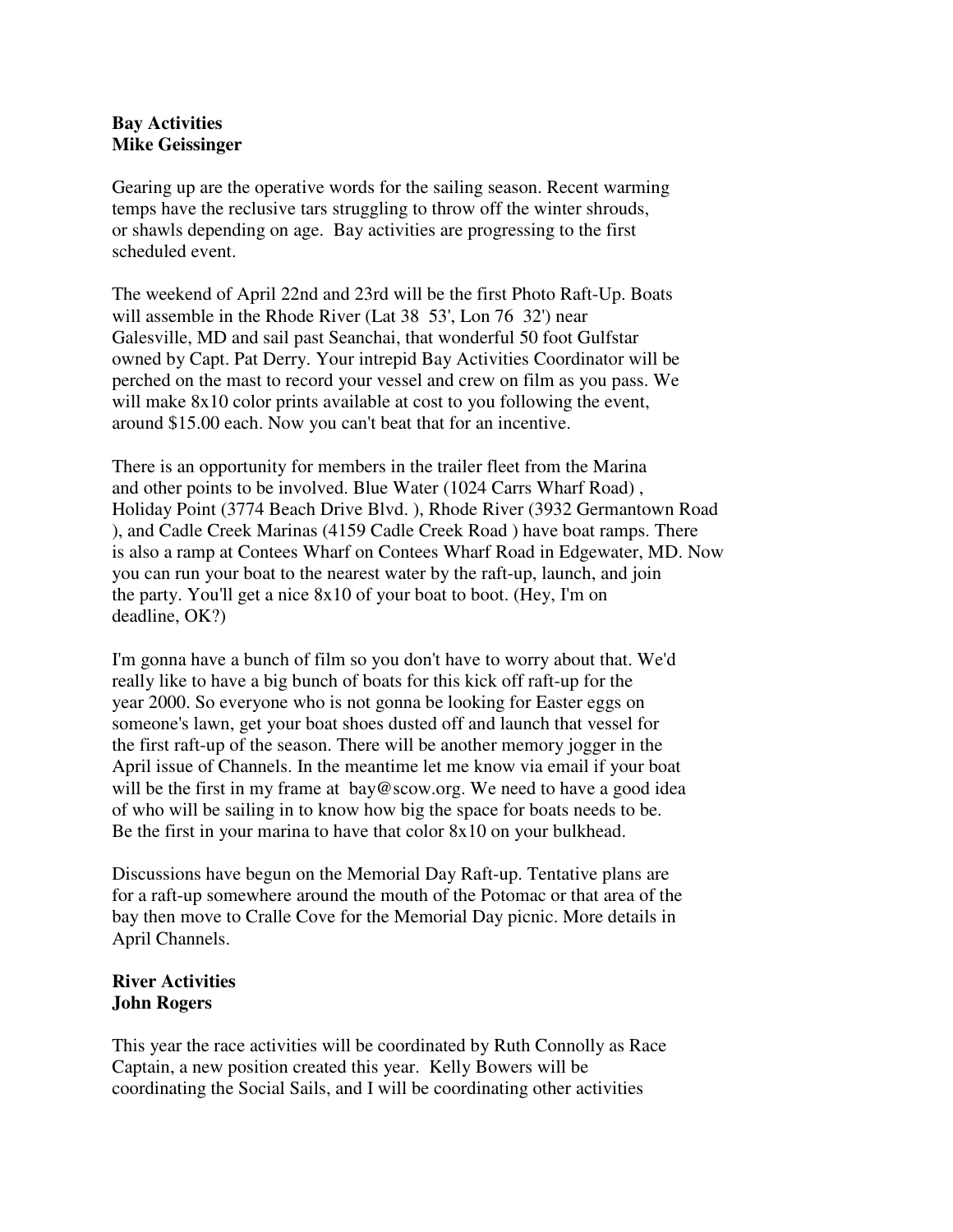and be the general point of contact.

This year we are planning two Friday evening new member social sails on the big boats (June 9 and July 7, 7 to 11 PM). There will also be a one-day Smoots Cove Raft-Up and picnic with the big boats and the Flying Scots. We are planning plenty of racing activities, and, of course, Social Sails on Thursdays starting April 20th. There will be more information at the Re-Up Brunch.

If you can help with any of these events or have suggestions, contact us (see the back of ChaNNels), or catch me at a meeting.

#### **New Members**

### **SCOW welcomes our first new members for 2000.**

**Susan Austin Lauren Clear Michael Clear Ethel Coon Janet Howard Helene Poirson Amy Rossetti Lionel Smith Adrian White**

### **Skipper Coordinator Liz Bruening**

At the February meeting of SCOW the question of the validity of the BoatUS safety certificate was raised. I am happy to report that the BoatUS safety certificate resulting from passing the on-line exam is valid. I called DC Harbor Police and was told that they will accept any certificate issued upon the satisfactory completion of a course in boating safety approved by the NASBLA (National Association of Safe Boating Law Administrators). This is, I was told, so that just any marina or sailing club doesn't issue a safety certificate.

The next step was to check the BoatUs web site (www. boatus. com). I went to The BOAT/US Foundation's Online Boating Safety Course. White on a blue background were the words "USCG & NASBLA Approved". So there we are. The BoatUs boating safety certificate is valid.

Boaters may complete either non-proctored or proctored boating safety courses for certification - state requirements for boater education are fulfilled by either proctored or non-proctored programs - it is at the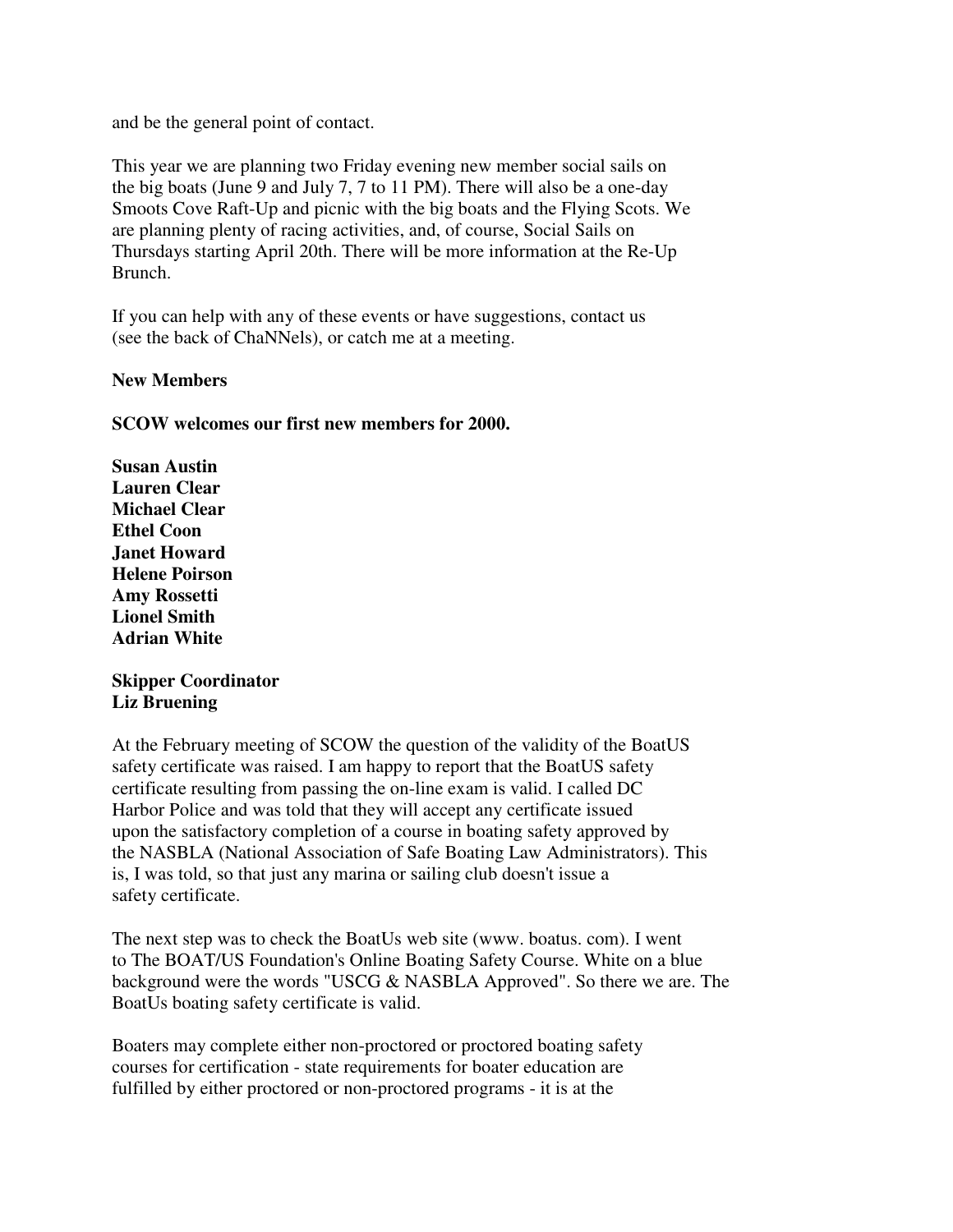boater's discretion to avail themselves of either option. Skipper's Note:

If you sent in a photocopy of your boating safety certificate last year, you do not have to do this again.

# **Let's Meet For Brunch! Re-UP & Enjoy Good Company!**

Kick off another exciting sailing season at SCOW's annual Re-Up Brunch from 10 AM-2 PM on Sunday, March 12th at the Colonies, 7681 Provincial Drive in McLean, Virginia. Enjoy a delicious brunch buffet, complete with drinks and desserts for only \$10 per person. Register your membership in the area's best and most reasonably priced sailing club. Meet and mingle with new and long-time members to discover all the great programs SCOW has to offer. Please call Social Director Kathryn Scott at 703-683-3036 or 202-289-2201 to reserve your seat.

#### Directions to the Colonies:

Take the Beltway to Tyson's Corners, Exit 11A. Take Route 123/Chain Bridge Road to McLean. Turn right at the first light onto Old Meadow Road. Go 1/4 mile, turn left onto Provincial Drive: the gatehouse entrance to the Colonies. Tell the guard you're headed for the SCOW party at the Clubhouse, (ahead on the left). Park where you can.

#### **For Sale:**

1994 Flying Scot, excellent condition, sailed less that 20 times, white with red stripe, one new set of Schurr sails, one old set of sails, blue cover, Trailmaster custom trailer, 1994 Johnson 2HP outboard, \$7500. Located in Richmond, Virginia. maryjoandgary @hotmail.com or phone Gary Lee at 804.360.7750.

## **SCOW Race Program Announced**

SCOW has traditionally been a recreational sailing club. However, one of SCOW's purposes is to provide opportunities for members to learn about sailing; and, over the past few years, an increasing number of members have expressed an interest in racing. The Board of Directors has adopted the 1999 Racing Committee Report with amendments that resulted from the public meeting in January. The program addresses both racing the cruising boats and the Flying Scots and strikes a balance between use of the club's boats for racing and the many other member needs that the club must serve.

The entire report is quite lengthy and is available from the SCOW web page. What follows is a brief synopsis. If you are interested in becoming a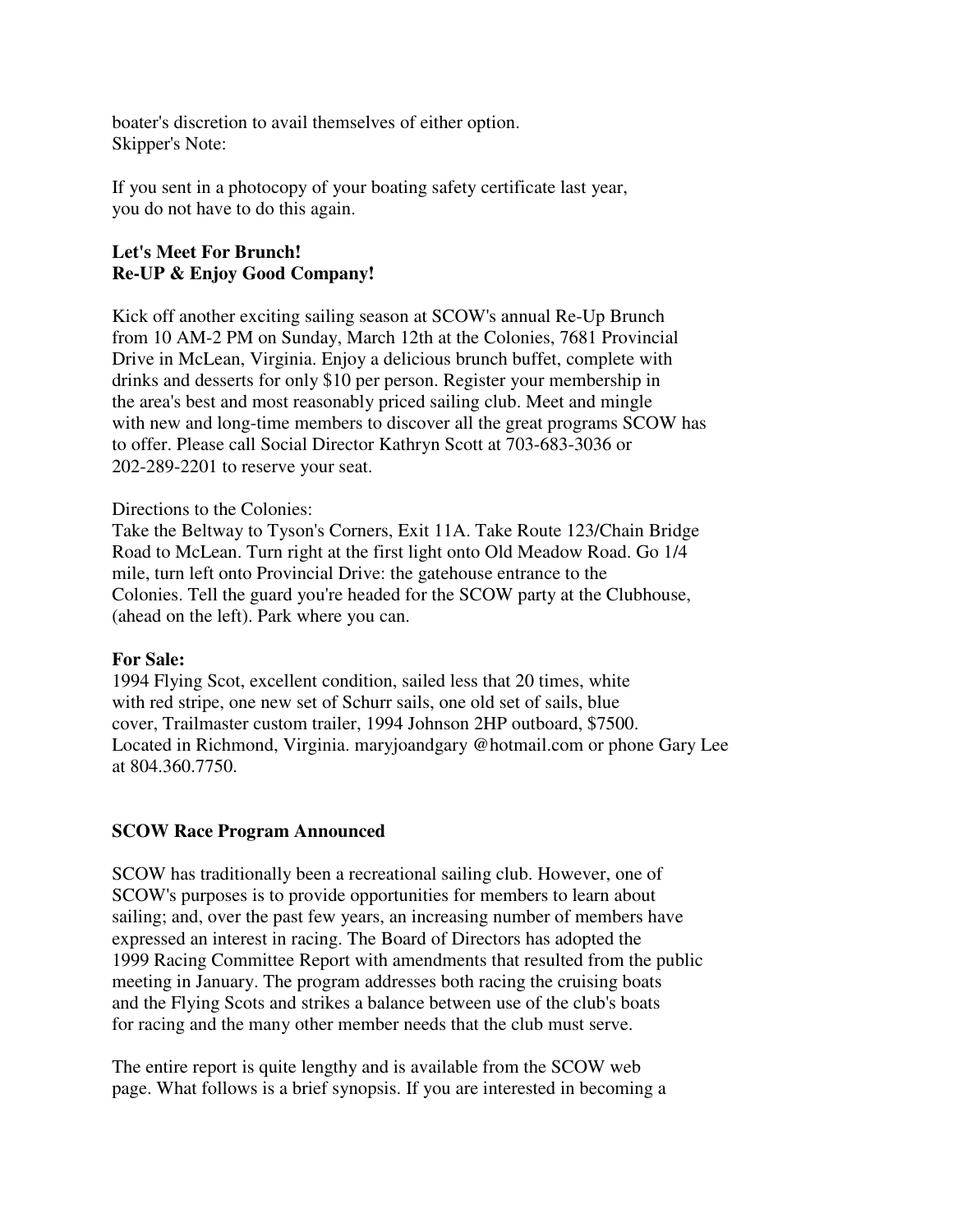qualified skipper or in serving as crew, you should read the report and then address any questions to Race Captain Ruth Connolly.

For the cruising boats, the Board of Directors has identified a set of races -- at this point the Dangerfield Island Cruising Fleet ("DCIF") Tuesday Night "Big Boat" Races, the Leukemia Cup and the Also Ran Regatta -- in which the club's cruising boats may participate. Rebecca will race with four persons and Psycho with three. For safety and to protect the club's boats, skippers will have to have some racing experience and pass an examination demonstrating knowledge of the current racing rules. A different skipper will be selected at random for each of the four DICF race series for each boat (i.e., eight skipper slots in all). The skipper may designate a first mate from a "crew list" and the remaining crew will be selected from that list. Crew need not have any particular skills and may sign up for an entire series or as little as one race. This will create at least 28 skipper and crew slots for the DICF series. SCOW will pay the entry fee for the DICF series this year to he! lp get this new program off the ground. The Leukemia Cup slots will be allotted on the basis of fund-raising for that charity. A lottery will be used for the Also-Ran.

For the Flying Scots, the club intends to restart the Tuesday Night Scot Races that used to be conducted at the Marina. For those races, no particular level of skill will be required of either skippers or crew; the idea is that these races should introduce as many members as possible to racing. Of course, we will need personnel to run the races. Therefore, in return for the guaranteed use of the club cruising boats in the cruising boat races, those selected to skipper or crew for those races will have to commit a few nights to assist in running the Tuesday night Flying Scot races.

For liability reasons and to ensure a proper balance of racing and non-racing use, members will not be permitted to race either the Flying Scots or the cruising boats in any race not designated by the Board of Directors as a sanctioned race.

We owe Ruth Connolly a great deal of thanks for taking on the job as SCOW's first Race Captain. Undoubtedly, we will need to work out a few "kinks" during the first year of the program and we ask everyone to keep good spirits if problems do arise. However, this is an exciting new opportunity for members to enjoy and learn about another aspect of sailing.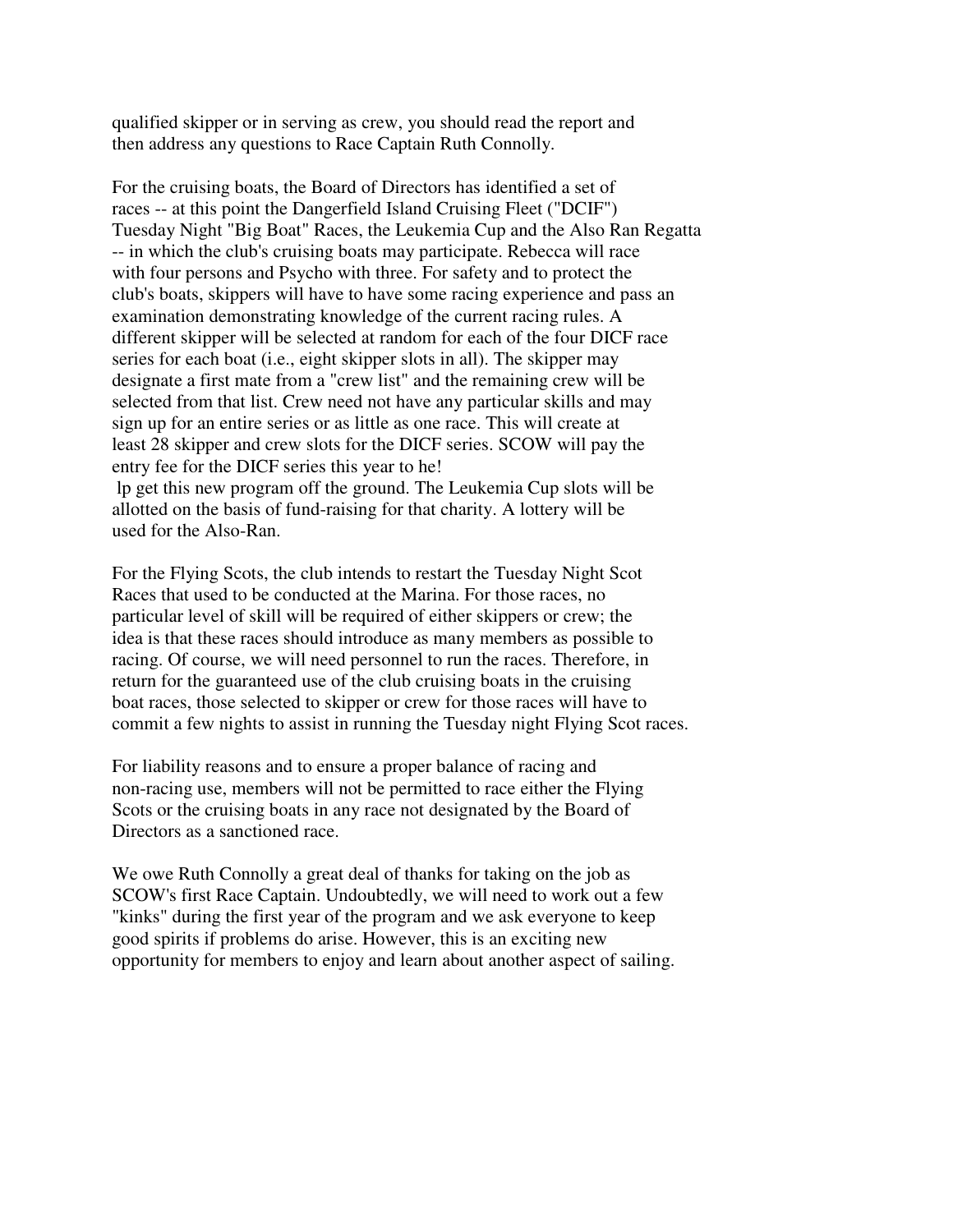#### **The Sailor's Bookshelf**

This month's book suggestions come from SCOW member Bill Davenport, who also commends the following quote from Lord Byron's "The Corsair." Several more recommendations from Bill's bookshelf will appear in future editions of Channels. If you would like to recommend a book yourself, send a brief write-up to Commodore Jay Weitzel.

Oh who can tell, Save he whose heart hath tried And danced in triumph o'er the waters wide, The exulting sense - the pulse's maddening play That thrills the wanderer of this trackless way?

### **Sailing Alone Around the World By Capt. Joshua Slocum**

First copyrighted in 1899. My copy published by Sheridan House. I've seen a newer edition which is richly illustrated and does justice to this timeless classic, hope you can find it.

Capt. Slocum's solo voyage around the world in a 37' sloop undoubtedly stands as one of the greatest sea adventures of all time. Whether being chased by pirates off the Moroccan coast, or thwarting hostile Indians in Terra Del Fuego, with carpet tacks strewn on deck. You are sure to be delighted with this story which has thrilled both sailors and non sailors for over a century.

#### **The Saga of Cimba By Richard Maury c 1971 LynnMaury Pub. John De Graff**

This is one of my favorite novels of all time, and rates right up there with Slocum's Sailing Alone Around the World

A well written account of the 1939 outfitting and cruise of the 35' Nova Scotia built schooner Cimba and her voyage to Bermuda thru the Caribbean and on to the South Pacific. This book first published in 1939 was widely acclaimed. Rudder magazine's editor wrote: "If I were asked to pick the best book in recent years about deep water cruising in a small yacht I would unhesitatingly choose the Saga of Cimba."

Maury, born in Bermuda, had sailed since the age of eight. When he set off on this voyage at the age of twenty three he had already served two years on a full rigged ship, as well as several on tramp steamers of that era. He went on to become a commercial Captain / Master Mariner.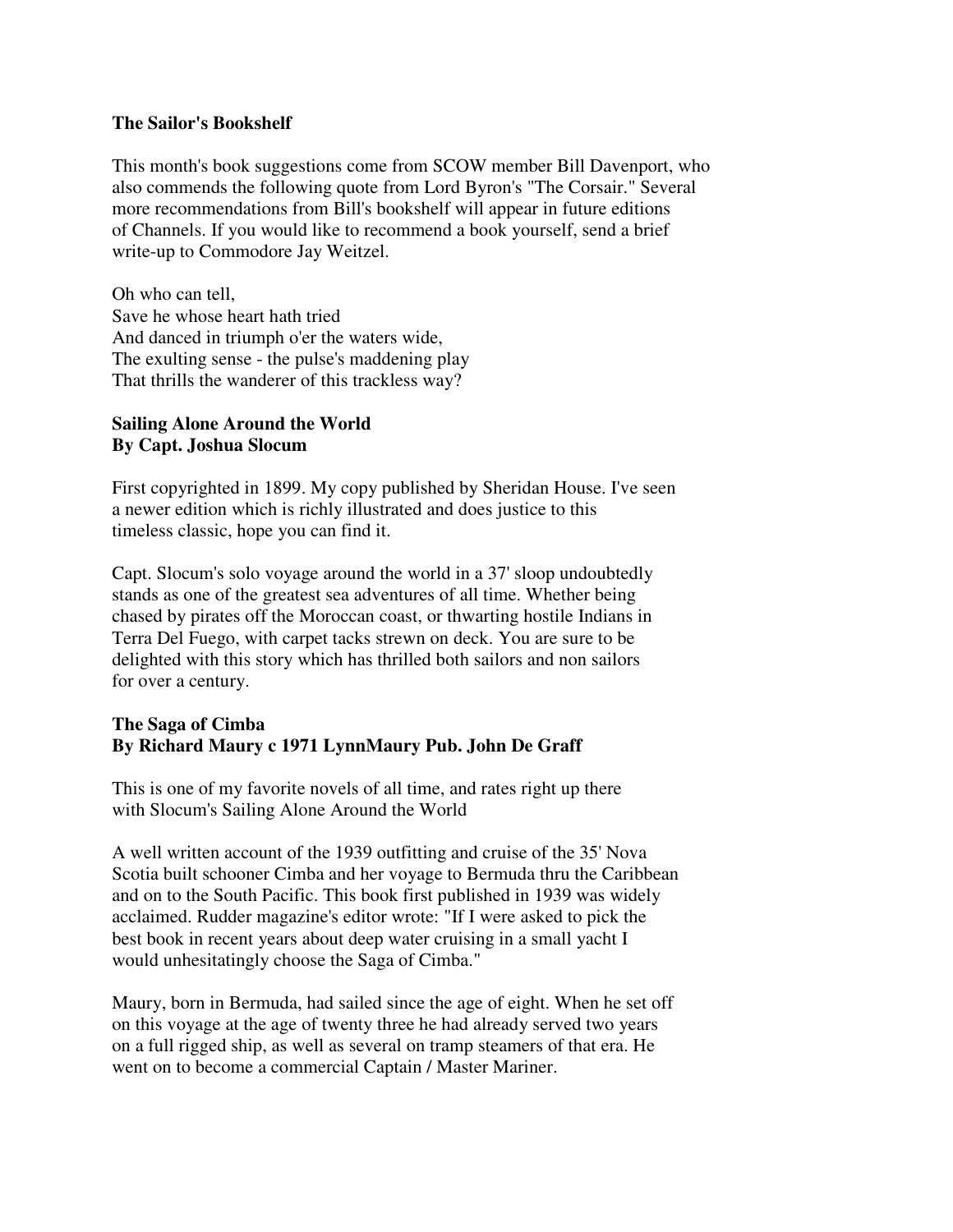Maury's style gives the reader a peek into his romantic outlook of the sea and boats. His recount of finding the abandoned "Svaap" at anchor in the far off south pacific cove of Targus is insightful of how many sailors view boats as living entities. (Svaap was one of the small boats which circumnavigated the world in the 1920's and 30' and was made famous by Captain William Roberson's book 10,000 Leagues over the sea).

Maury's divergence from the tunnel vision of some first person narratives is refreshing and allows the reader to experience many of the subtle nuances of this type of voyaging. Truly a must read!

**SCOW's Annual Re-Up Brunch 10 AM-2 PM Sunday, March 12th The Colonies, McLean**

#### **Membership Meetings**

On the second Monday of each month (except December) at the American Legion Hall, 400 Cameron Street (around the corner from Gadsby's Tavern), Old Town Alexandria, Virginia. Socializing starts at 6:30 p.m. downstairs, and our meeting begins at 7:30 p.m. upstairs

**For information about club activities Call: 202.628.7245 (That's 628.SAIL) Visit us at: www.scow.org Write us: info@scow.org**

#### **Submissions to Channels:**

Just type or paste your article into the body of an email message. Don't send your articles as (or with) attachments.

Put a title on the first line, your name only (not "by") on the second line, and launch right into the article. I know this is hard for you to resist doing, but- Please don't make extra work for you and me by including tabs, indents, attachments, or extraneous notes. And hey- NO ALL CAPS! Your titles should have Leading Caps Only.

We will format your article, adding emphasis, aligning tabs, and doing all manner of things to present your article in it's assigned place.

Submit articles to